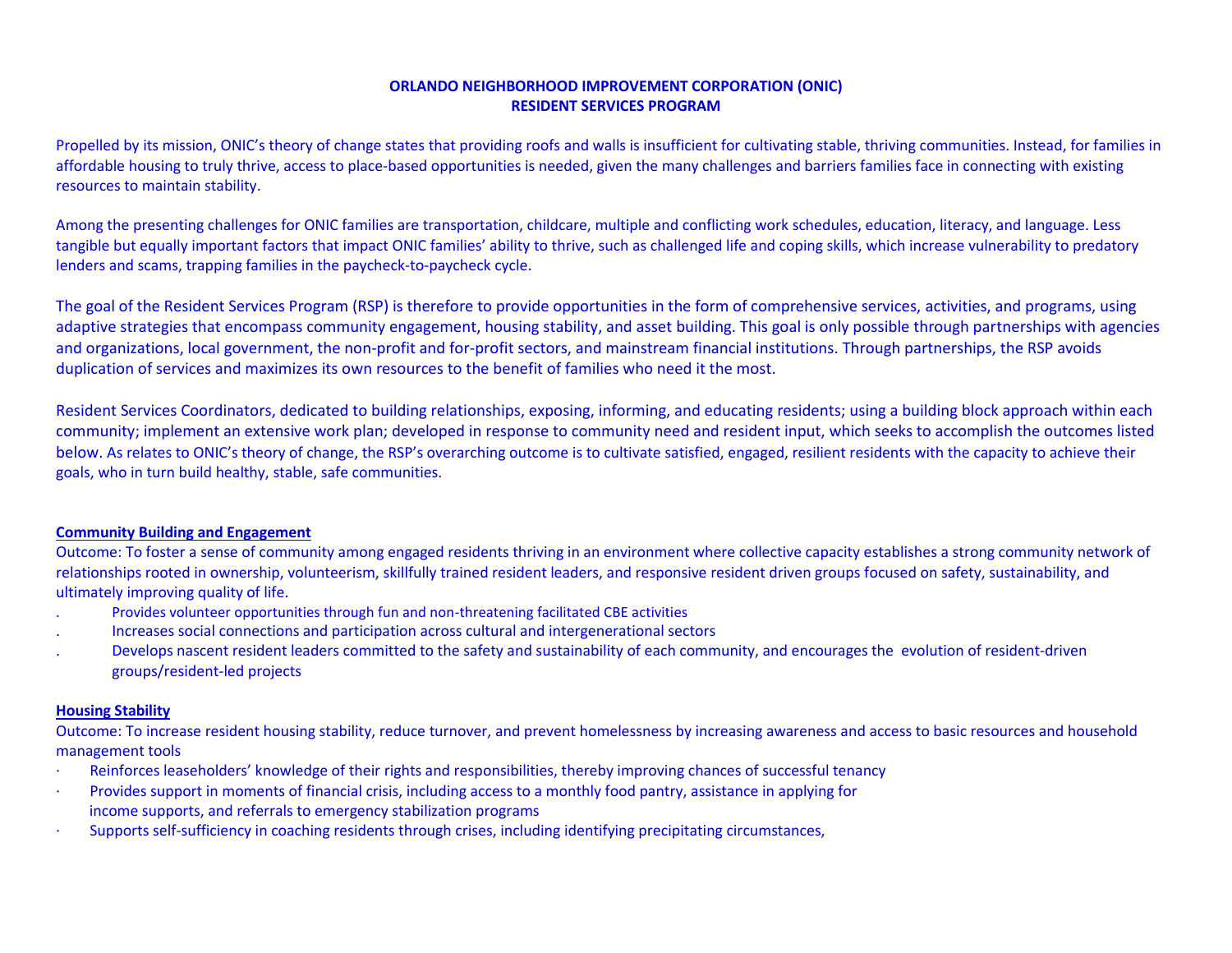developing and implementing an action plan, and encouraging the adoption of a realistic spending plan

#### **Asset Building**

Outcome: To increase families' financial capability through education, skill building, employment enhancement resources, and individual and group coaching, resulting in the growth of families' financial and non-financial assets over time

- · Includes group and individual financial education and coaching, to build knowledge and skills to support families in achieving personal goals, which may include building savings or credit, paying down debt, and homeownership
- · Increases access to Adult Basic Education (ABE), ESL, and vocational training opportunities
- · Expands access to free, certified tax preparation assistance and filing

**Global/Specialized Activities** are implemented throughout all ONIC's communities and support the overarching RSP goals.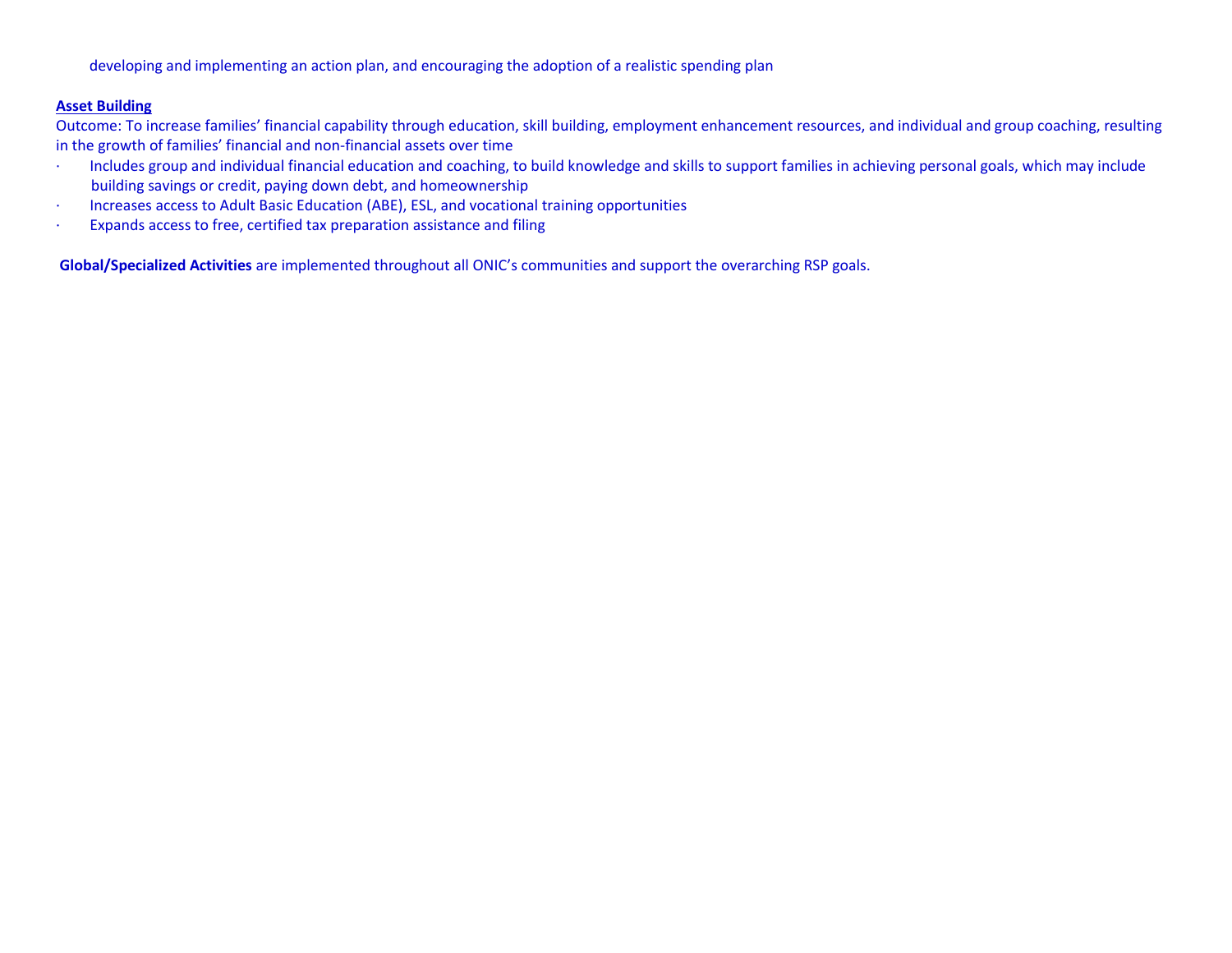# **ORLANDO NEIGHBORHOOD IMPROVEMENT CORPORATION**

### Mission

To be the leader in Central Florida in providing stable, thriving communities of opportunity through quality, affordable housing, with engaged residents in a service- enriched environment.

## Vision

Healthy neighborhoods of opportunity with quality, affordable housing, a diversity of incomes and housing types, and access to adequate services, activities, and facilities.

# Theory of Change

People in stable, affordable, & service-enriched housing are healthier, perform better in their jobs and in school, and consume fewer public resources. Stable housing improves individual lives and communities and creates wealth.

# Affordable Housing Outcomes

Service-enriched, safe, healthy, and affordable housing provides a stable platform upon which families can improve their lives in many ways. Research has shown that families in such housing have greater success in improving income and building wealth, improved health, greater educational success, greater employment success, fewer mental health issues, and greater overall ability to manage theirs and their family's daily lives and futures.

Research is also beginning to show that such housing has resulted in improved property financial performance as evidenced by less resident turnover, fewer evictions, improved on-time rent payment, and less property vandalism and wear-and-tear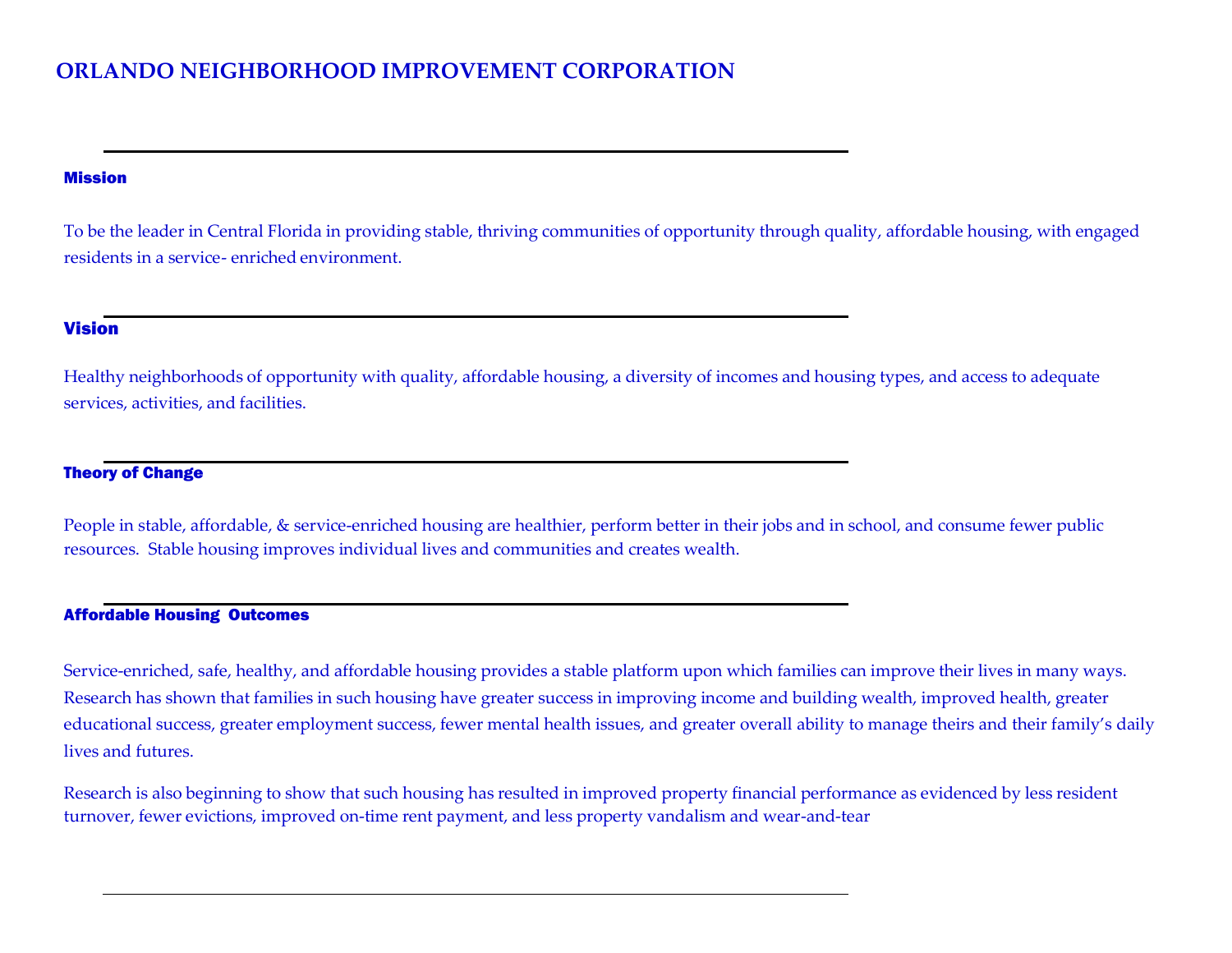# **Orlando Neighborhood Improvement Corp (ONIC) Outcomes Framework**

| Program                            | Goal                                                                                                                      | <b>Activity</b>                                                                                                                                                                                                                                                                                                             | <b>Indicators</b>                                                                                                                                                                                                                            | <b>Potential Data</b>                                                                   | <b>Some Measures</b>                                                                                                                                                                                                                                                                                                                            |
|------------------------------------|---------------------------------------------------------------------------------------------------------------------------|-----------------------------------------------------------------------------------------------------------------------------------------------------------------------------------------------------------------------------------------------------------------------------------------------------------------------------|----------------------------------------------------------------------------------------------------------------------------------------------------------------------------------------------------------------------------------------------|-----------------------------------------------------------------------------------------|-------------------------------------------------------------------------------------------------------------------------------------------------------------------------------------------------------------------------------------------------------------------------------------------------------------------------------------------------|
|                                    |                                                                                                                           |                                                                                                                                                                                                                                                                                                                             |                                                                                                                                                                                                                                              | <b>Collection Methods</b>                                                               |                                                                                                                                                                                                                                                                                                                                                 |
| <b>Housing</b><br><b>Stability</b> | Increase Resident<br>housing stability through<br>access to resources,<br>financial education and<br>personal development | <b>Access to Benefits Series</b><br>Community Resources & Referrals<br>Food Pantry/ Nutrition Info<br>Self-care, Health & Wellness<br><b>Eviction Prevention Program</b><br><b>Housing Success</b><br>Green Awareness Program<br>Family Stability Initiative/<br>Assessment<br><b>Action Plan</b><br><b>Basic Budgeting</b> | Residents access income supports<br>and emergency assistance as<br>needed<br>Residents are cognizant of their<br>rights and responsibilities as renters<br>Residents participation and follow<br>through<br>R- can manage household finances | <b>Tracking</b><br>Resident survey<br><b>Rental Payment</b><br>survey<br>Fin Cap Survey | Utilization rates<br>R- reports having enough for basic needs month to<br>month<br>R- health of resident<br>Eviction referrals & housed<br><b>Action Plan-Achievement</b><br>Satisfaction w/ management,<br>Condition of units, damage reports,<br>R- report having enough \$\$ month to month<br><b>Credit Scores</b><br>Savings & Debt levels |
|                                    |                                                                                                                           | Credit Report                                                                                                                                                                                                                                                                                                               | effectively                                                                                                                                                                                                                                  |                                                                                         |                                                                                                                                                                                                                                                                                                                                                 |

| Program                  | Goal                                                                                                                                   | <b>Activity</b>                                                                                                                                                                                                                                                                                   | <b>Indicators</b>                                                                                                                                                   | <b>Potential Data</b>                             | <b>Some Measures</b>                                                                                                                                                                              |
|--------------------------|----------------------------------------------------------------------------------------------------------------------------------------|---------------------------------------------------------------------------------------------------------------------------------------------------------------------------------------------------------------------------------------------------------------------------------------------------|---------------------------------------------------------------------------------------------------------------------------------------------------------------------|---------------------------------------------------|---------------------------------------------------------------------------------------------------------------------------------------------------------------------------------------------------|
|                          |                                                                                                                                        |                                                                                                                                                                                                                                                                                                   |                                                                                                                                                                     | <b>Collection</b>                                 |                                                                                                                                                                                                   |
|                          |                                                                                                                                        |                                                                                                                                                                                                                                                                                                   |                                                                                                                                                                     | <b>Methods</b>                                    |                                                                                                                                                                                                   |
| Asset<br><b>Building</b> | Increase and expand<br>families' skills, wealth<br>building, increase<br>financial and non-<br>financial assets<br>Transferable skills | <b>Computer Literacy</b><br>Financial Education Curriculum,<br>Free tax preparation assistance,<br>Prosperity/ Stability Program,<br>Access to Adult Basic Educ, ESL,<br>Access to vocational training<br>Academic enrichment<br>Life skills development &<br>management<br>Homeownership classes | Residents increased knowledge of<br>budgeting<br>Can pay monthly expenses<br>Acquiring savings, educational<br>mobility, and moving towards<br>future homeownership | Tracking<br><b>Financial Capability</b><br>Survey | Readiness/transition for homeownership.<br>Savings increase,<br>Reports feeling financially stable,<br>R- satisfaction w/ work level and stability<br>R- report having enough \$\$ month to month |
|                          |                                                                                                                                        |                                                                                                                                                                                                                                                                                                   | Residents maintains employment<br>and or obtain better paying, living<br>wage, more stable employment;<br>Residents increase coping skills                          | Specific Survey<br>Focus group                    | Improving employment stability, status, salaries,<br>Increasing formal education levels<br>Quality of life                                                                                        |
|                          |                                                                                                                                        |                                                                                                                                                                                                                                                                                                   |                                                                                                                                                                     |                                                   |                                                                                                                                                                                                   |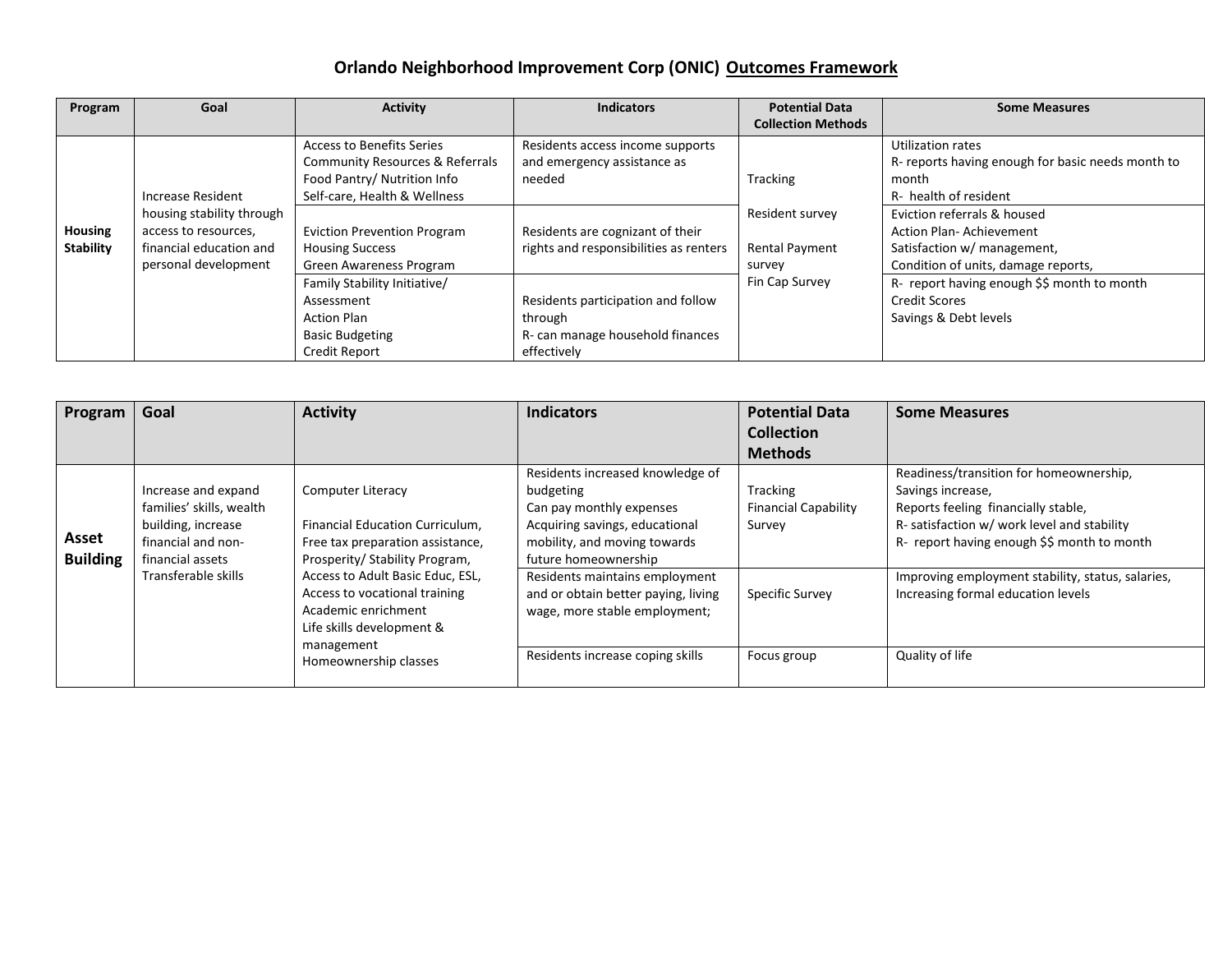# **Theory of Change: Orlando Neighborhood Improvement Corporation (Financial Stability Initiative)**

| <b>Inputs</b>                                                                                                                                                                                                                                                                                                                                                                                                                                                                     |  | <b>Outputs</b>                                                                                                                                                                                                                                                                                                                                                                                                                                                                                            |                                                                                                                                                                                                                                                                                                                                                                                                                          |           | <b>Outcomes - Impact Measures</b>                                                                                                                     |                                                                                                                                                                                                                                                                                                    |                                                                                                                                                                                                                                                                                                                                                                                                                                   |
|-----------------------------------------------------------------------------------------------------------------------------------------------------------------------------------------------------------------------------------------------------------------------------------------------------------------------------------------------------------------------------------------------------------------------------------------------------------------------------------|--|-----------------------------------------------------------------------------------------------------------------------------------------------------------------------------------------------------------------------------------------------------------------------------------------------------------------------------------------------------------------------------------------------------------------------------------------------------------------------------------------------------------|--------------------------------------------------------------------------------------------------------------------------------------------------------------------------------------------------------------------------------------------------------------------------------------------------------------------------------------------------------------------------------------------------------------------------|-----------|-------------------------------------------------------------------------------------------------------------------------------------------------------|----------------------------------------------------------------------------------------------------------------------------------------------------------------------------------------------------------------------------------------------------------------------------------------------------|-----------------------------------------------------------------------------------------------------------------------------------------------------------------------------------------------------------------------------------------------------------------------------------------------------------------------------------------------------------------------------------------------------------------------------------|
|                                                                                                                                                                                                                                                                                                                                                                                                                                                                                   |  | <b>Activities</b>                                                                                                                                                                                                                                                                                                                                                                                                                                                                                         | <b>Output Measure</b>                                                                                                                                                                                                                                                                                                                                                                                                    |           | <b>Short</b>                                                                                                                                          | <b>Medium</b>                                                                                                                                                                                                                                                                                      | Long                                                                                                                                                                                                                                                                                                                                                                                                                              |
| • 3 to 4 financial coaches<br>• Peer (Resident<br>Facilitators)<br>• Partners including Wells<br>Fargo, Axiom Bank, In<br>Charge Debt Solution,<br>Urban league, UF/IFAS<br><b>Extension Orange</b><br>County, and Good Will.<br>• EARN Program<br>• Financial Literacy<br>Curriculum<br>• Outreach recruitment<br>and selection<br>• Use peer (resident)<br>facilitators. Increase<br>capacity and improve<br>sharing<br>• Life Skills Curriculum<br>• Leadership<br>Development |  | • Small group session<br>curriculum<br>Money\$ense and<br><b>Money Habitudes</b><br>• Engage residents in<br>leadership program<br>(Improves outcome)<br>• Matched Savings<br>program (EARN)<br>$\bullet$ VITA<br>• Benefits screening<br>$\bullet$ Bank account<br>assistance<br>$\bullet$ Drop-in<br>workshop/events, from<br>partners<br>• Eviction prevention<br>crisis intervention<br>• Mobile food pantry<br>• NeighborCircles<br>• Small group sessions -<br>life skills management<br>curriculum | • Coach/small group: 25<br>participants<br>• 90% FC participants also<br>participate in leadership<br>program<br>• Number of FC Alumni:<br>in community or<br>leadership programs<br>• Number of FC Alumni<br>serving as facilitators in<br>FC program<br>• Output number of:<br>- VITA clients<br>- Screened for benefits<br>- Attending workshops<br>- Participating in<br>workshops<br>- Alumni providing<br>outreach | $\bullet$ | • Paying rent on time<br>• Use a mainstream<br>account, second chance<br>or low fee prepaid to<br>pay rent<br>• Use VITA<br>· Used benefits screening | • 50% report Increase in<br>income from<br>employment<br>• 75% Access additional<br>income supports<br>• 95% Maintain quality<br>housing they can afford.<br>(not necessarily market<br>rate)<br>• 90% use bank account<br>to pay bills including<br>rent and use direct<br>deposit when an option | • Empowered to act on<br>their own without<br>need for assistance<br>• Achieves the goals that<br>they set for<br>themselves<br>• Have savings and have<br>the tools needed to act<br>• Are empowered to use<br>tools and knowledge<br>• Have ability to adjust<br>to their evolving needs<br>• Have ability to<br>determine merits of<br>providers<br>• Vested approach,<br>parents engaged in<br>youth activities. (PTA<br>etc) |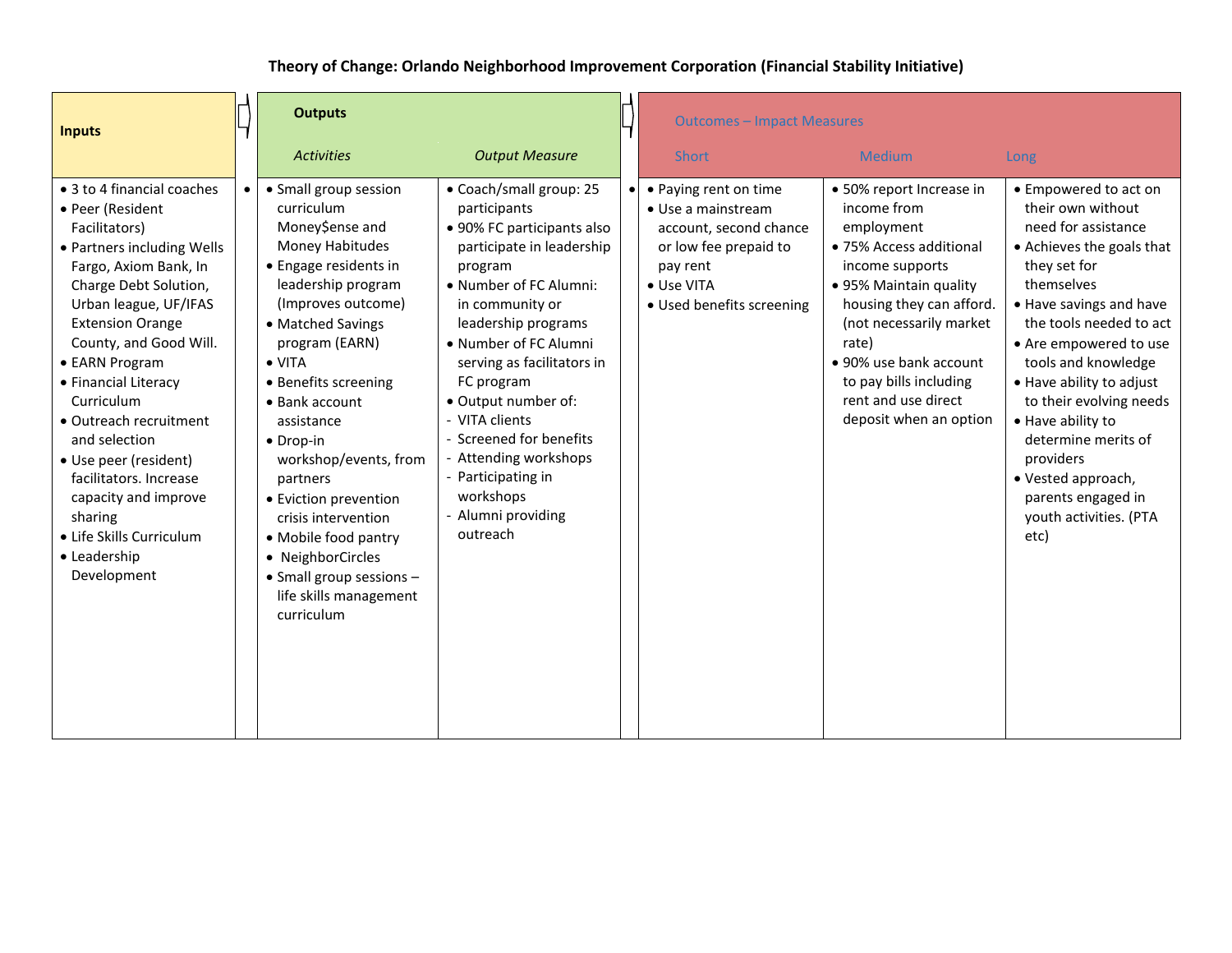| <b>Steps</b>                                                                                                      | <b>Outcomes and Impact Measures</b>                                                                                                                                                                                                                                                                                                                                                                                                                                                                                                                                                                                                                                                                                                                                                                                                                                                                                                                                                                                                                               |  |  |  |
|-------------------------------------------------------------------------------------------------------------------|-------------------------------------------------------------------------------------------------------------------------------------------------------------------------------------------------------------------------------------------------------------------------------------------------------------------------------------------------------------------------------------------------------------------------------------------------------------------------------------------------------------------------------------------------------------------------------------------------------------------------------------------------------------------------------------------------------------------------------------------------------------------------------------------------------------------------------------------------------------------------------------------------------------------------------------------------------------------------------------------------------------------------------------------------------------------|--|--|--|
| <b>Organization's</b><br><b>Mission</b>                                                                           | Provision of quality, permanent, affordable housing-stable thriving communities of opportunity (service enriched)                                                                                                                                                                                                                                                                                                                                                                                                                                                                                                                                                                                                                                                                                                                                                                                                                                                                                                                                                 |  |  |  |
| <b>Financial Capability</b><br><b>Program Long-Term</b><br><b>Goals</b><br>(Changes in financial<br>situation)    | The Individuals are:<br>Empowered to act on their own without need for assistance<br>$\bullet$<br>Achieves the goals that they set for themselves<br>$\bullet$<br>Have savings and have the tools needed to act<br>Are empowered to use tools and knowledge<br>٠<br>Have ability to adjust to their evolving needs<br>$\bullet$<br>Have ability to determine merits of providers<br>$\bullet$                                                                                                                                                                                                                                                                                                                                                                                                                                                                                                                                                                                                                                                                     |  |  |  |
| <b>Interventions for Long</b><br><b>Term Financial</b><br><b>Capability Goals</b>                                 | Activities<br>Ongoing coaching support<br>$\bullet$<br>Outputs to measure                                                                                                                                                                                                                                                                                                                                                                                                                                                                                                                                                                                                                                                                                                                                                                                                                                                                                                                                                                                         |  |  |  |
| <b>Financial Capability</b><br><b>Program Intermediate</b><br><b>Goals</b><br>(Changes in long term<br>behaviors) | Number of clients meeting with coaches<br>$\bullet$<br>Knowledge of financial products appropriate to their current situation and how to research merits of other<br>$\bullet$<br>products and providers to meet future needs.<br>Can create own budget and spending plan - 100% created budgets<br>٠<br>Knowledge of government benefits include tax benefits (credits and deduction)<br>$\bullet$<br><b>Emergency funds saved</b><br>$\bullet$<br>Started saving for future goal<br>$\bullet$<br>Increase income - Employment, benefits and tax credits - 50% Increase in income from employment<br>$\bullet$<br>Eliminating Debt - Debt focused for durable goods/services<br>$\bullet$<br>Engaged in community/leadership activities<br>$\bullet$<br>Using main stream financial products for every day financial transactions (fully banked) - 90% use bank account to<br>$\bullet$<br>pay bills including rent and use direct deposit when an option<br>Tracking and improving credit score<br>Enrolling in or joining program, such as lending circles IRA |  |  |  |
| <b>Interventions for</b><br><b>Intermediate Goals</b>                                                             | Activities:<br>Matched Savings program (EARN)<br>$\bullet$<br>Small group session curriculum Money\$ense and Money Habitudes<br>$\bullet$<br>Use peer (resident) facilitators. Increase capacity and better sharing<br>Engage residents in leadership program (Improves outcome)                                                                                                                                                                                                                                                                                                                                                                                                                                                                                                                                                                                                                                                                                                                                                                                  |  |  |  |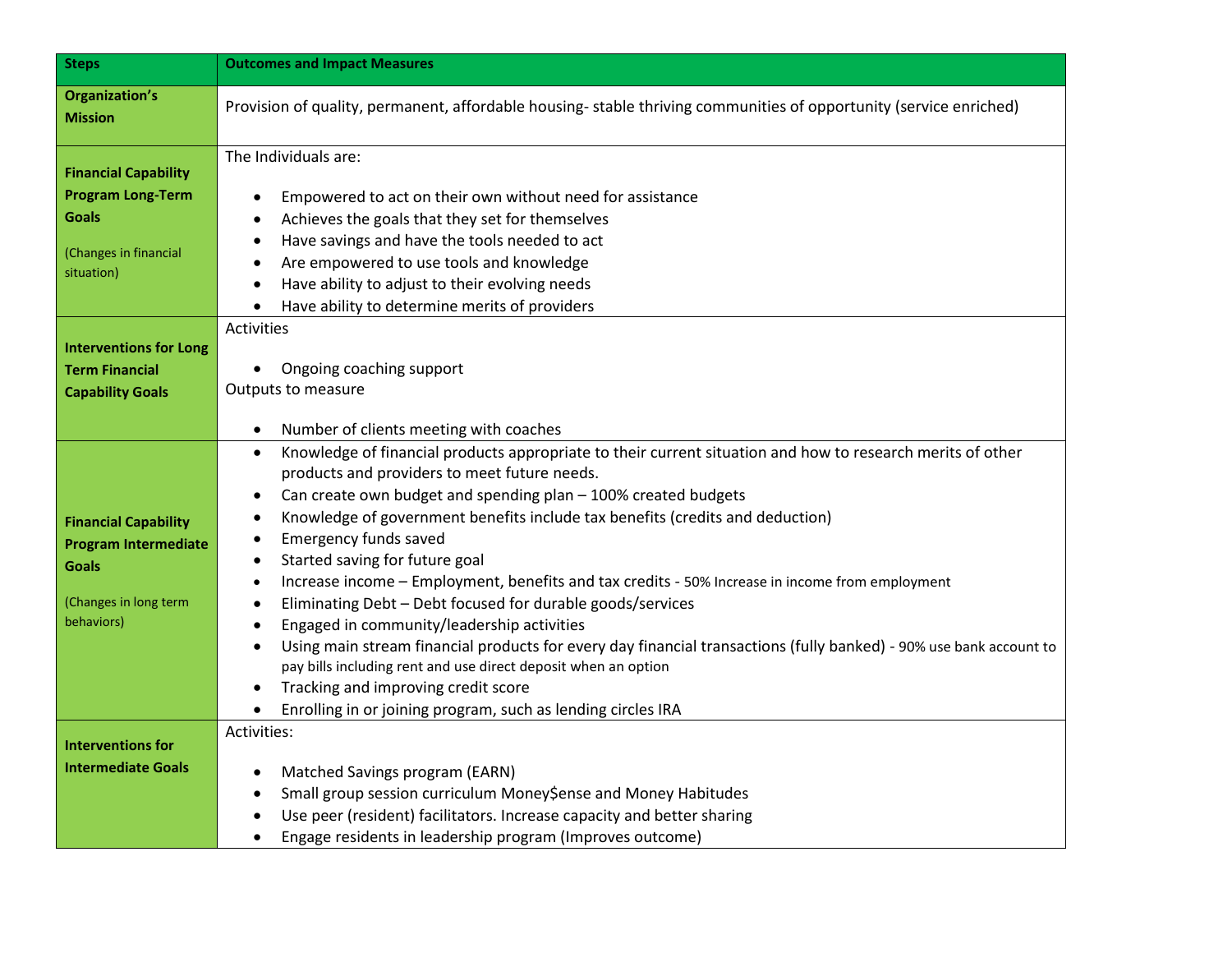|                                                                                                                          | Recruitment and enrollment for long term interventions<br>$\bullet$                                                                                                                                                                                                                                                                                                                                                                                                                                                     |
|--------------------------------------------------------------------------------------------------------------------------|-------------------------------------------------------------------------------------------------------------------------------------------------------------------------------------------------------------------------------------------------------------------------------------------------------------------------------------------------------------------------------------------------------------------------------------------------------------------------------------------------------------------------|
|                                                                                                                          | Financial coaching<br>$\bullet$                                                                                                                                                                                                                                                                                                                                                                                                                                                                                         |
|                                                                                                                          | Outputs:                                                                                                                                                                                                                                                                                                                                                                                                                                                                                                                |
|                                                                                                                          | # of workshop attendees<br>Action plan created with coach<br># of customers actively participating in programs                                                                                                                                                                                                                                                                                                                                                                                                          |
|                                                                                                                          | # of customers going through coaching                                                                                                                                                                                                                                                                                                                                                                                                                                                                                   |
| <b>Financial Capability</b><br><b>Short-Term Goals</b><br>(Changes in knowledge,<br>attitude and immediate<br>behaviors) | Pay rent on time<br>$\bullet$<br>Pay yourself a small amount in savings<br>Access benefits and tax credits<br>Have a saving or checking account<br>Awareness of own credit report                                                                                                                                                                                                                                                                                                                                       |
|                                                                                                                          | Activities:                                                                                                                                                                                                                                                                                                                                                                                                                                                                                                             |
| <b>Interventions for</b><br><b>Short-Term Goals</b>                                                                      | <b>VITA</b><br><b>Benefits screening</b><br>Bank account assistance<br>Drop-in workshop/events, from partners including Wells Fargo, Axiom Bank, In Charge Debt Solution, Urban<br>$\bullet$<br>league, UF/IFAS Extension Orange County, and Good Will.<br>Eviction prevention crisis intervention<br>Systems that encourage program alumni who have been successful to maintain their momentum and engage<br>new participants.<br>Mobile food pantry<br>Credit report pull and review<br>$\bullet$<br>Output measures: |
|                                                                                                                          | VITA clients<br><b>Screened for benefits</b><br>Attending workshops<br>Participating in workshops<br>Alumni providing outreach<br>Use mobile food pantry<br>$\bullet$                                                                                                                                                                                                                                                                                                                                                   |
| <b>Target Audience</b>                                                                                                   | 85% immigrant population<br>$\bullet$<br>English as a second language<br>Living paycheck to paycheck                                                                                                                                                                                                                                                                                                                                                                                                                    |